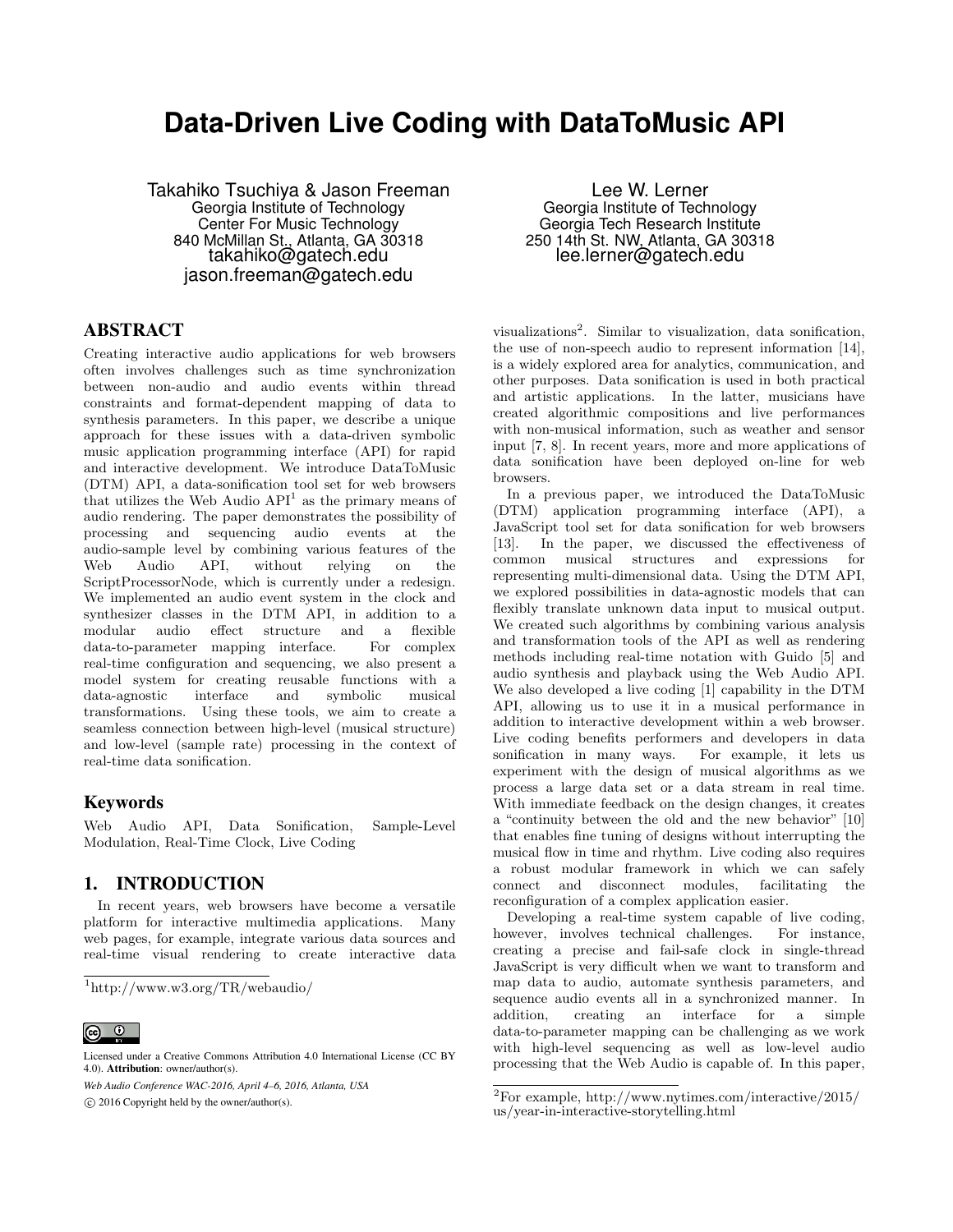we discuss a runtime data-driven approach for audio synthesis and performance that takes advantage of the functionalities of Web Audio and addresses some of its limitations. This paper will describe the design problems and propose solutions for them in the context of implementations of the modules of our API. In the following section, we will review the literature and compare prior approaches to our approach. Section three introduces the DataToMusic API, focusing on both the implementations of synthesizer and clock modules and the adaptive musical model, which may be applied to symbolic as well as timbre-level transformations.

## 2. RELATED WORK

In the last few decades, interactive and real-time coding in native environments has become increasingly popular among multimedia artists and developers with popular tool sets such as  $Max/MSP<sup>3</sup>$ , SuperCollider<sup>4</sup>, Chuck<sup>5</sup>, and many more. Compared to native tool sets, web tool sets often offer less comprehensive but more specialized or characteristic functionalities, and bring higher accessibility for general users and developers. For example, Gibber is an audio-visual live-coding environment [9] with a high flexibility for parameter mapping and automation. It takes an "everything is a sequence" stance, with which enables easy sequencing of any property or method of any Gibber object<sup>6</sup>. Using Gibber's audio engine Gibberish API<sup>7</sup>, BRAID allows us to interactively construct musical instruments with graphical interfaces and to quick configure the synthesizer using an in-line code editor [12]. Another audio live-coding application is Wavepot<sup>8</sup>, which automatically evaluates the changes of code at a musical interval to provide real-time and incremental feedback for design changes. Lissaious<sup>9</sup> allows multi-track musical sequencing with rapid chainable methods, utilizing the browser JavaScript console for read-eval-print-loop (REPL) based live coding. Another web API capable of live coding is EarSketch, an on-line programming education system based on music remixing [6]. In EarSketch, while the audio graph is constructed at user-script compilation, it supports live coding in the form of quick re-compilation of audio tracks during a playback. This live-coding approach is effective for the real-time manipulation of audio events with a minimum downtime between the events.

These different applications use or combine runtime development paradigms such as just-in-time (JIT) compilation [10], REPL, or selective line evaluation, functional programming that allows the dynamic creation and handling of functionalities and algorithms as well as the automatic update of the audio graph. Collins suggests the dynamic restructuring of the audio graph as the main principle of audio live coding, as found in Max/MSP and SuperCollider [1]. The DTM API extends this idea with real-time data processing and mapping for creating

```
8http://wavepot.com/
```
<sup>9</sup>http://lissajousjs.com/

complex audio expressions using JIT compilation as well as intervalic evaluation of code.

# 3. DATATOMUSIC API

#### 3.1 Overview

DataToMusic API is a JavaScript library for data-agnostic sonification in web browsers. We originally developed this tool set to experiment with symbolic musical structures and create reusable models for varying data formats. When creating an application of sonification, our dataset or the data stream usually has a unique dimensionality, cardinality, types, and value ranges. Integrating a specific data format can lead to the design of an audio- and data-mapping scheme that is not easily reusable; and its audio or musical expressivity may also depend on particular data.

To address such problems, researchers of sonification have proposed reusable design frameworks such as model-based sonification (MBS) [4] and parameter mapping sonification (PMSon) [3]. MBS offers a high interactivity and generalizability with acoustic modeling. Nonetheless, it can be computationally demanding for web-browser-based implementations, and it is also mainly specialized in timbral rather than musical expressivity. PMSon recommends strategies for generalized data preprocessing, analysis, and mapping procedures for data-to-sound synthesis. While this technique is widely accepted, the mapping of a PMSon system may not be compatible with various data sources.

Although DTM was inspired by PMSon in the audio synthesis domain, it focuses on creating a model structure that adaptively maps data input to parameters of a musical structure, providing uniform mapping interface similar to the "flowboxes" of UrSound proposed by Essl [2]. The following code example shows the default adaptive mapping models of DTM, which take a single-dimensional array of any type, convert the type (e.g., for a character array, it may be encoded into a numerical representation such as bag-of-words vector, ordered by the frequency), and normalize, while preserving the domain range of the input and re-sampling into a target length if specified (Code Example 1).

```
// Default mapping models that convert an
    input array (of any type) into a
    normalized numeric array .
uni = dtm. model ( ' unipolar ') ; // 0 to 1
bi = dtm . model ( ' bipolar ') ; // −1 to 1
// Create a synthesizer object
s = dtm \nvert synth (). freq (440). play()// Synth amp modulated with 'hello '
s.amp(uni('hello').fit(16, 'linear'))// Pan modulated with a linear envelope
s.pan(bi ([1 ,3 ,2 ,5]) .fit (1000) )
// Random values with the length of 1024.
random = dtm.gen('random').size(1024);
s. wavetable (bi(random));
```
Code Example 1: Adaptive Mapping Models

<sup>3</sup>https://cycling74.com/

 $^4$ http://supercollider.github.io/

<sup>5</sup>http://chuck.cs.princeton.edu/

<sup>6</sup>https://www.gitbook.com/book/bigbadotis/

gibber-user-manual/details

<sup>7</sup>http://www.charlie-roberts.com/gibberish/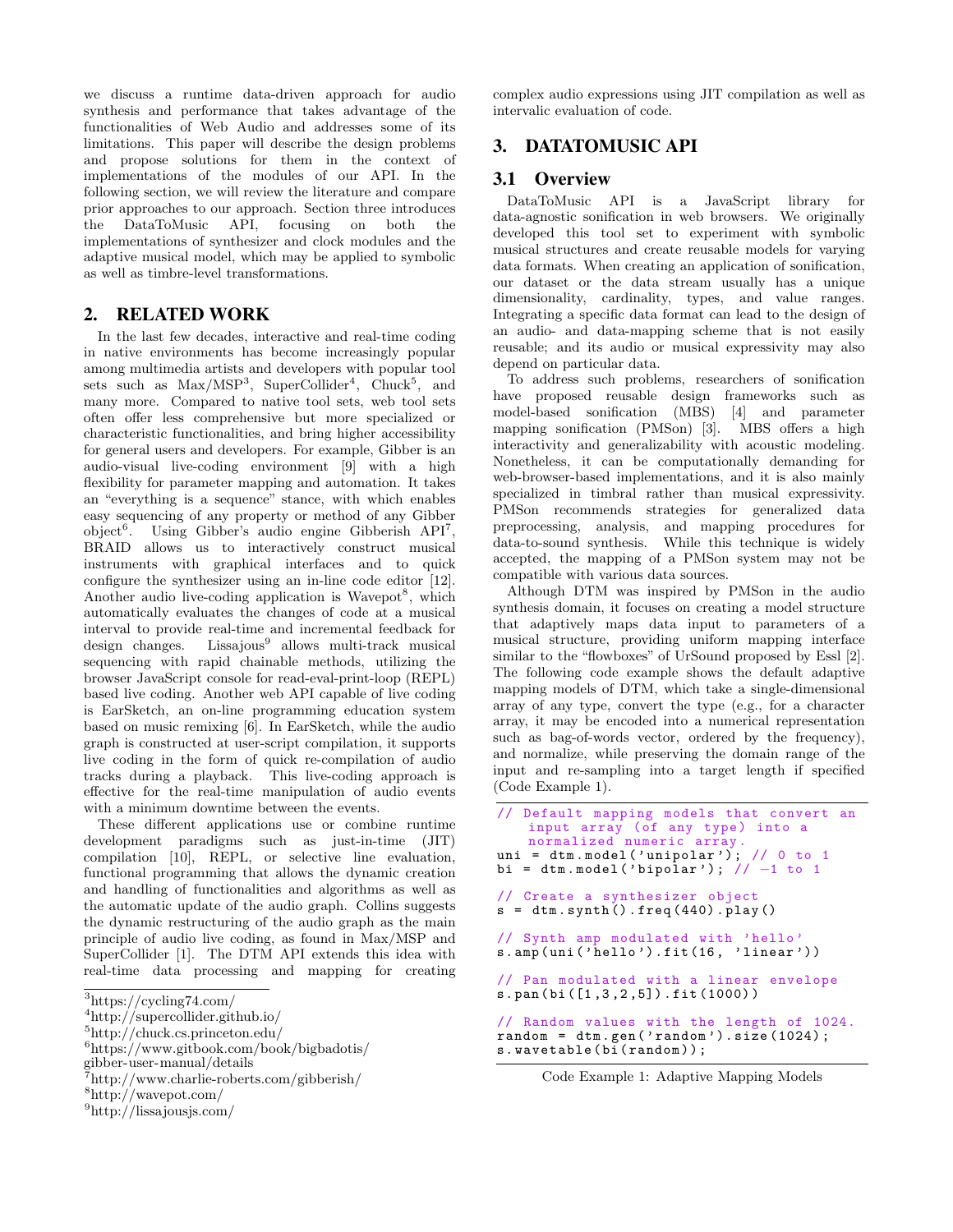Table 1: The Main Modules in DTM

| Data       | Real-time    | Model      | Output     |
|------------|--------------|------------|------------|
| Structure  | Operations   | Abstracts  |            |
| dtm.data,  | dtm.master.  | dtm.model, | dtm.synth, |
| dtm.array  | $d$ tm.clock | dtm.instr  | dtm.osc.   |
| $d$ tm.gen |              |            | dtm.guido  |

For creating an adaptive mapping interface, transformation functions, and other real-time processing features, the DTM API includes various modules categorized as follows: data structures, helper functions, real-time event handlers, model abstracts, and output and renderers (Table 1). In this paper, we mainly focus on the dtm.synth (output) and dtm.clock (event handler) modules that together integrate the Web Audio API in a novel approach.

#### 3.2 Synthesizer Implementation

In designing and developing the synthesizer class, we examined a few unconventional approaches to achieve a balance among the ease of data mapping, the modularity of audio effects, and the sample-level operation on the audio event with high-resolution automation and sequencing. The dtm.synth module is essentially an interface to the Web Audio API that offers real-time audio synthesis and a flexible audio graph environment. Writing out instantiations and connections of nodes directly in Web Audio, however, can become quite verbose and is not suitable for rapid development or live coding scenarios. The dtm.synth instead provides simple chainable methods for constructing as well as reordering audio nodes (which may or may not consist of the default Web Audio nodes such as a DelayNode) by simply moving the insertion point of a method call (see Code Example 2). Similar techniques of dynamic construction of an audio effect chain are found in other Web Audio applications such as EarSketch.

```
// Create a note
var s = dtm.synth(). play()
// Set the wavetable (a square wave )
s. wavetable ([-1,1])
// Pre−rendering delay effect
s. delay (0.3)
// Another delay for comb−filtering
s. delay (0.9 , 0.001 , 0.8)
// A low pass filter .
s.lpf (2000)
// Post−rendering sample−level effect
s. bitquantize (8)
// Post−rendering LPF effect
s.lpf. post (5000 , 1)
// Panning only applied at the post−
   rendering stage
s.pan(−0.2)
```
Code Example 2: Chaining Audio Effects

In the dtm.synth, we can apply custom effects to an audio event at the sample level without the ScriptProcessorNode while operating with data in "real time". This operation is done by utilizing the automation methods such as the setValueCurveAtTime and multiple offline audio contexts of the Web Audio. The basic framework of audio synthesis and parameter mapping in



Figure 1: Audio Event Overview

the dtm.synth consists of two distinct phases: an off-line rendering of audio events followed by a real-time playback and processing of the rendered clip (see Figure 1). In the first phase, the basic parameters such as the wavetable, amplitude, and frequency are created with default values in an instance of the OfflineAudioContext. The off-line events, including the pre-rendering effect chain, are processed with parameter automations, and then passed to a new BufferSourceNode for real-time playback. The pre-rendering effects can be such as a delay, a filter, or a ring modulator and a frequency modulator that utilize audio-rate (or control-rate depending on the parameter of an AudioNode) modulation of the setValueCurveAtTime function.

In the second stage, post-rendering audio effects are applied to the rendered buffer. The post-rendering effects may include the similar types from the pre-rendering effects, but also adds sample-level operations such as a bit quantizer and wave shapers that directly modify the rendered buffer. This structure, therefore, allows us to apply custom audio effects either in real time or an instantaneous manner. The two-fold rendering is especially effective with wavetable synthesis, in which one may want to apply sample-level effects to the wavetable itself (that is typically very short) as well as to the resulting audio from parameter automations with a longer duration.

Another design challenge for the dtm.synth was interfacing the data input to the Web Audio synthesis and parameter curves. In our previous implementation of the dtm.synth, the audio synthesis parameters, such as an oscillator's frequency (a "number" type), a wavetable (a PeriodicWave generator using a numerical array), and an amplitude envelope ([A, D, S, R]), all accepted non-uniform data structures. Many of the parameters had a single-value interface, and they were automated with the setTargetAtTime method triggered by the real-time clock. With this interface, one could take some values from a data source to modulate various parameters, but it lacked in flexibility of mapping any length of sequence to a parameter, or synthesizing and modulating at a higher rate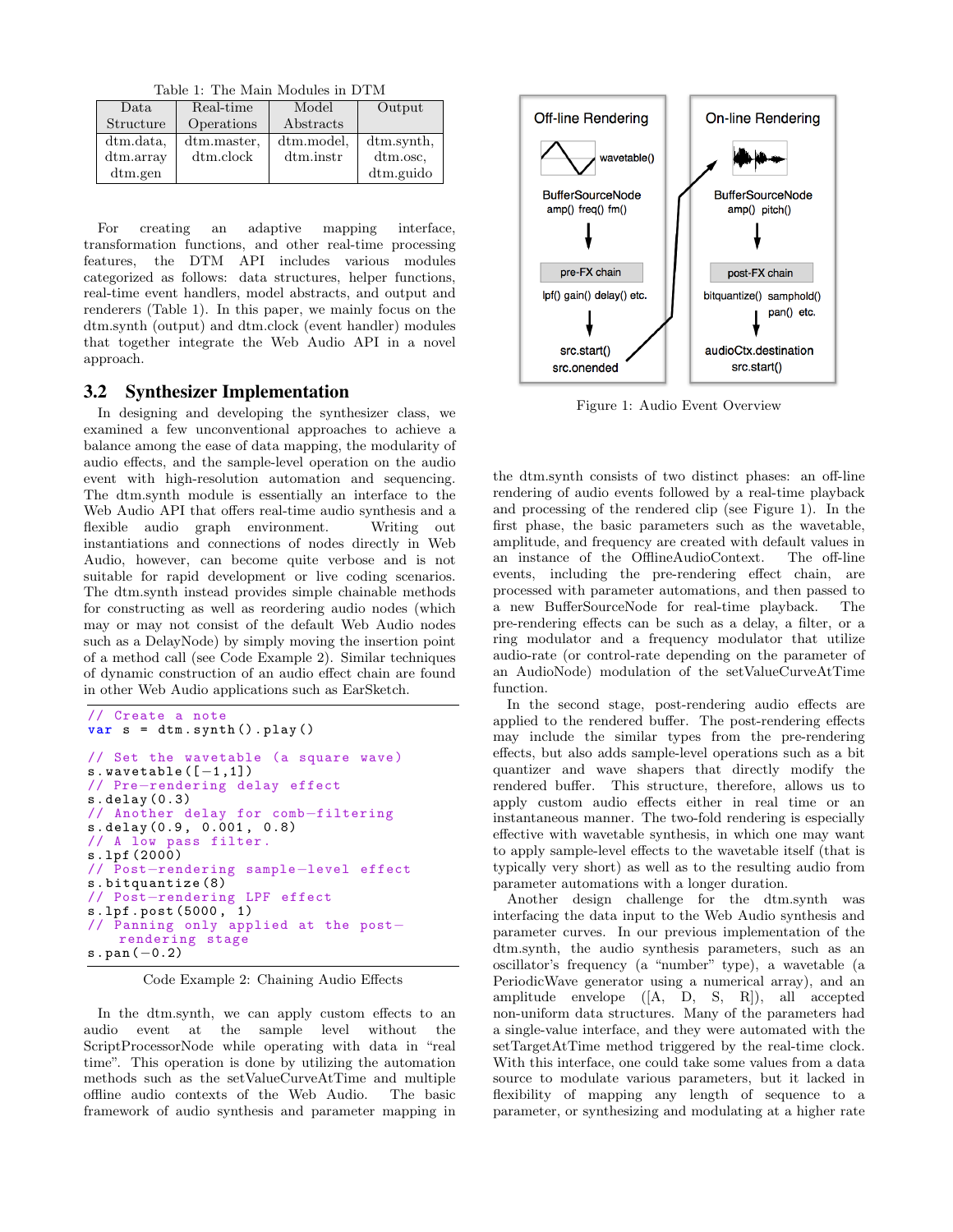and with complex curves. In addition, the timing of real-time clock for updating parameters was also not reliable enough for precise sequencing. To address these issues, we took a completely new approach for parameter mapping and automation. In the new version, the dtm.synth uses a variable-length Float32Array for every modulatable parameter, including the wavetable for the oscillator. Compared to the previous single-value mapping interface (which still can be done by using a single-value array), this allows more direct mapping of data points to time-ordered events, close to linear value-to-value mapping. One can process complex curves with a large number of data points (e.g., 10,000 or more) using the dtm.array or generate simple shapes as a LFO with a few data points and map to any parameter.

```
// Create a synth object
var s = dtm.synth() . play();
```
// Create a wavetable with array generator var someSteps = dtm.gen('noise').size(10);

// Stretch the wavetable into the length of 3000, using the cubic interpolation s. wavetable (someSteps.fit (3000, 'cubic'));

```
// Generate a pattern , rescale and
   quantize
var melody = dtm .gen ( ' fibonacci ')
  .size (10) . range (60, 90) . round();
```
Assign to the MIDI pitch with some transformation

s. notenum ( melody . repeat (2) . mirror () ) ;

// Set the base amplitude s.amp (0.5) ;

```
// Modulate the base amplitude with
   repeating ramps
s.amp. mult (dtm.gen( ' decay ')
  . repeat ( melody .len) )
```
Code Example 3: Mapping Arrays to the dtm.synth

For automating parameters in real-time, we tested and implemented two approaches: one with a single call of the setValueCurveAtTime, and the other with the setValueAtTime called for every data point. The setValueCurveAtTime method is beneficial in several ways; for example, it automatically fits an array to the target length, and it can modulate a parameter at a higher rate, as described above. It has, however, limitations in the current browser implementations in terms of the interpolation method and synchronization of array data points to time. For the value interpolation, as opposed to a linear interpolation specified in the API documentation, it only applies a step interpolation to the array. The resulting stepped value curve also is shifted in time when applied, causing an unwanted rhythmic offset.<sup>10</sup> The setValueAtTime method, in contrast, works more reliably for time synchronization. Therefore, by default, the dtm.synth first tries to use the setValueAtTime. As both automation methods do not provide a linear interpolation for all browsers, it is expected for the user of the DTM API to utilize the fit and stretch functions of the dtm.array when mapping it to a parameter of the dtm.synth. These functions re-sample the input array into the target length with interpolation methods such as linear, step, cubic, fill-zeros, and many other. With a relatively lower number of data points (up to a few thousand per second), the setValueAtTime method works reliably and precisely. However, when the number of data points is larger or even exceeding the duration of the audio event in samples, a large number of the setValueAtTime being scheduled in the process starts to cause delays in the main and the audio threads. In such cases, the dtm.synth automatically switches at a certain threshold to use the setValueCurveAtTime method for less computation but with less timing accuracy.

## 3.3 Clock Implementation

When programming real-time musical algorithms and applications, a clock generator is likely to be essential for playing musical notes and processing other events in a synchronized manner. The DTM API, in fact, heavily relies on clocks for audio synthesis, creating rhythmic structures, processing data such as streaming and block-wise querying, and live-coding operations. Despite the many attempts to implement a precise and robust clock in browser JavaScript, implementation has always been difficult with the limitation of single-thread operation, which may randomly delay a clock callback because of other heavy computations such as rendering of visual elements. We try to implement a clock system that minimizes such artifacts on the audio synthesis and the rhythmic performance of audio events by utilizing the Web Audio schedulers and error compensation with a lookahead time for the dtm.synth.

In our earlier implementation of the DTM API, we experimented with the behaviors of callback clocks with the setInterval, the ScriptProcessorNode, the onended EventHandler with audio source nodes, and the requestAnimationFrame method. As discussed by Wilson [15], the delay caused by the main-thread operations is highly unpredictable, directly affecting the callback timing. Even using the audio-thread timer and callback with the Web Audio functions such as the BufferSourceNode, OscillatorNode, and ScriptProcessorNode, the main-thread delays cannot be isolated, and it adds a complication of correcting the timing gap caused by buffer-based audio processing. For implementing a re-schedulable clock with the Web Audio, the most common approach may be to combine a lower-rate main-thread clock for short-segmented scheduling and a higher-rate and higher-precision audio-thread scheduler for Web Audio events [15, 11], with optional overlaps for overcoming unpredictable delays on the main thread. This technique is effective in managing tempo changes in real time, but its application is basically limited to Web Audio events as we cannot precisely synchronize main-thread functions with the Web Audio events. In order to synchronize the audio events, rhythmic structure generated from data, and constant array processing, we employed a similar approach to the above-mentioned twofold clocks with additional

 $\rm ^{10}In$  addition to these limitations, the audio-rate modulation of the setValueCurveAtTime does not work well in FireFox. These issues were present in Chrome, FireFox, and Safari in the late 2015. As of February, 2016, Chrome has the linear interpolation behavior implemented.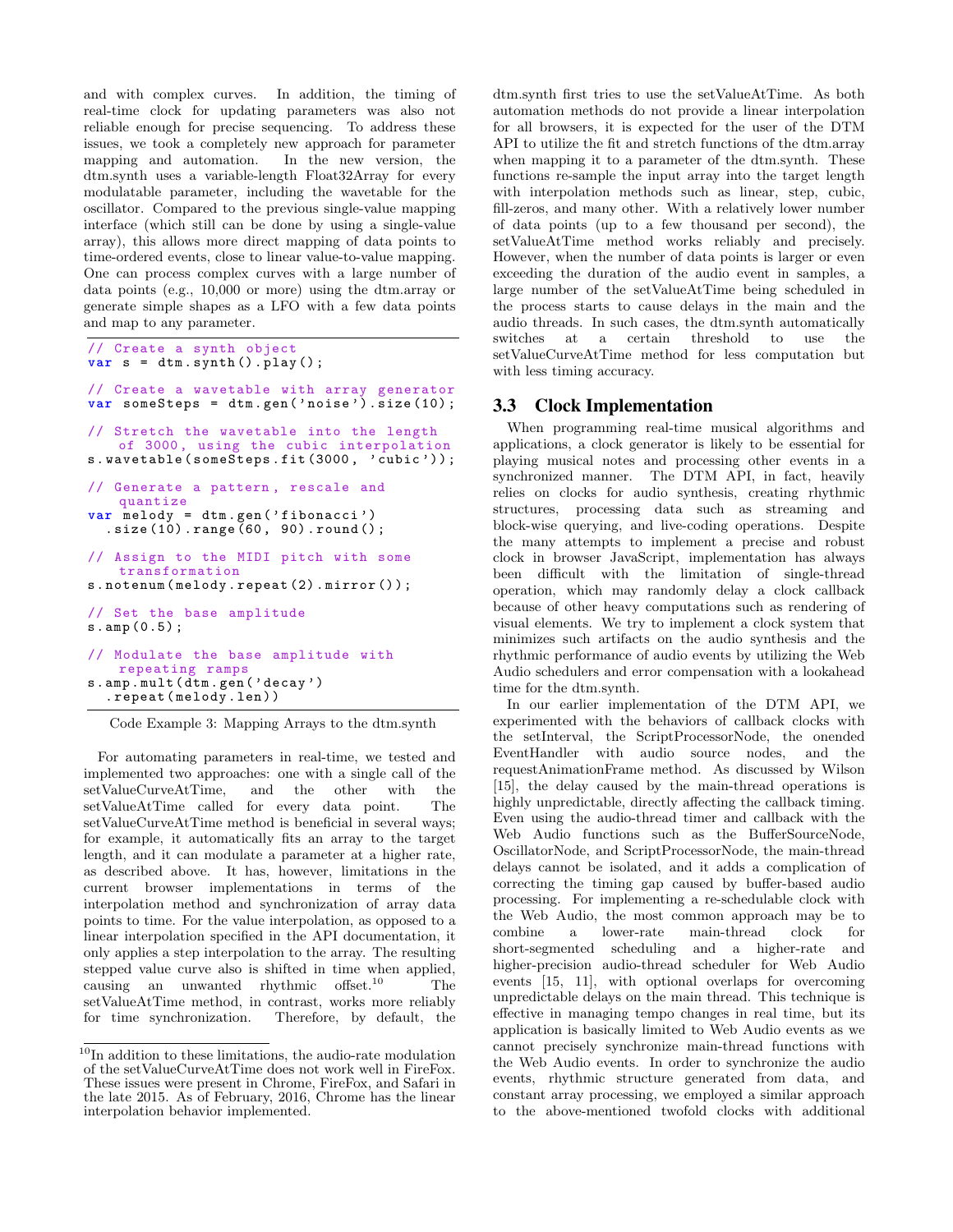functions such as process deferring and lookahead delay for a timing error compensation, master-slave synchronization, and the callback management for live coding. For clock synchronization, the real-time master clock runs at the highest resolution for a given tempo, and the tick of a slave clock is triggered at a specified lower-rate. This allows multiple instances of dtm.clock with different rates to be synchronized. In the musical context, a synchronized clock is typically used at a fixed rate between a quarter note to a few measures with the dtm.synth audio events. In this rather large interval, a precisely-timed sequence of Web Audio events can be generated using a single note event or a set of notes with specified delays. This callback clock is also used in other output formats such as real-time musical notation and note list, as shown in Section 3.1.

As mentioned above, the dtm.synth utilizes the lookahead value of the dtm.clock for error compensation. The API connects these objects in an automatic and context-aware manner. That is, once a dtm.synth object is instantiated within a dtm.clock's callback function, the synth object locates the parent clock in the context<sup>11</sup> and retrieves its look-ahead value as well as the tick interval. From these, the dtm.synth calculates the starting time of the audio processes and the event duration for parameter modulations (see Code Example 4). In particular, the lookahead period is used to defer the first off-line buffer rendering until all the array operations (and other heavy computations) are resolved, then the second on-line rendering is played at a delayed timing using the specified lookahead value. Besides this automatic time adjustment, it is also possible to separate the clock and synth and assign an external clock used in another synth object to synchronize the audio events together.

```
// Generate a decaying envelope with the
   length of 1000.
var env = dtm.gen( ' decay ') . size (1000) ;
dtm.clock(function () {
  // Note duration set to 0.25 seconds .
  dtm. synth () . play ()
    . notenum (60) .amp(env) ;
  // Duration may also be manually
      specified .
  dtm. synth () . play () .dur (2.0)
    . notenum (67) .amp(env) ;
  // Set the clock behavior
}) . lookahead (0.1) .bpm (120) . time (1/8) ;
```
Code Example 4: Automatic Duration and Lookahead

In the context of live coding, the clock may be used for periodically (re-)evaluating the entire or a selected part of a script as well as managing the registered callback functions. It keeps track of named and anonymous callback functions using either the function name or the whole (stringified) structure of the object, detects live modification in them, and selectively retains, updates, or clears them. This helps prevent registering the old and new versions of a callback function separately.

# 3.4 Live Coding and Mapping Complex Sequences

The dtm.synth and dtm.clock modules, therefore, allow a complex sequence of audio events constructed in (almost) real time with a sample-rate parameter modulation by data. A parameter curve may contain values from a single data point to thousands of data points that can be time scaled dynamically with the dtm.array transformation functions (i.e., using up or down sampling with various interpolation methods), which then is fit into the total sample length of the audio event (Code Example 5).

```
// Load an offline data set .
dtm. data ( ' sample . csv ' , function (d) {
  // Get a column by the index .
  var \text{ data} = d.col(0);
  // Create an exponentially decaying
      curve from 1 to 0
  var env = dtm . array ([1 ,0])
     .fit (1000 , ' linear ')
     . expcurve (100) ;
  // Random jitter between 0 to 0.3 of the
       length 100
  var sus = dtm.gen('random', 0.3)
     .size (8) .fit(100, 'cubic');env. concat (sus) ;
  var s = dtm. synth () . play () .amp(env)
  // clone () allows multiple edits from
      the same source
  s. wavetable (data.clone().range(-1,1))
  s. freq ( data . clone () . range (1000 , 8000)
     l^2. logcurve (200). fit (16))
     Downsample into the length of 16 (a
      typical musical beat length).
  s. bitquantize ( data . clone () . range (16 ,2) )
  var sin = dtm.gen('sine').size(32);
  s.lpf(sin. range (200 ,2000) . logcurve (30) ) ;
}) ;
```
Code Example 5: Mapping Data to a dtm.synth

One concern, however, is that the time scale of the parameter curve is always relative to the duration of an audio event (set by the clock interval or the duration parameter of the dtm.synth), which may require the user's attention on the resulting speed of modulation for the temporal or rhythmic alignment in a musical structure. Another potential inconvenience is that the dtm.synth expects a certain range of numerical values for each parameter. A data input needs to be, therefore, converted accordingly to the input data type, range, distribution, as well as the synth parameter ranges. Such requirements of appropriating data format for various parameters is sometimes not ideal for live-coding situations, as it slows down the design process, data (re)mapping, and may also cause semantic errors. We can automate the mapping process by using the previously-mentioned model system as a simple scaler and type converter (Code Example 6).

 $\overline{11}$ This is done by using the Function.caller.arguments property.